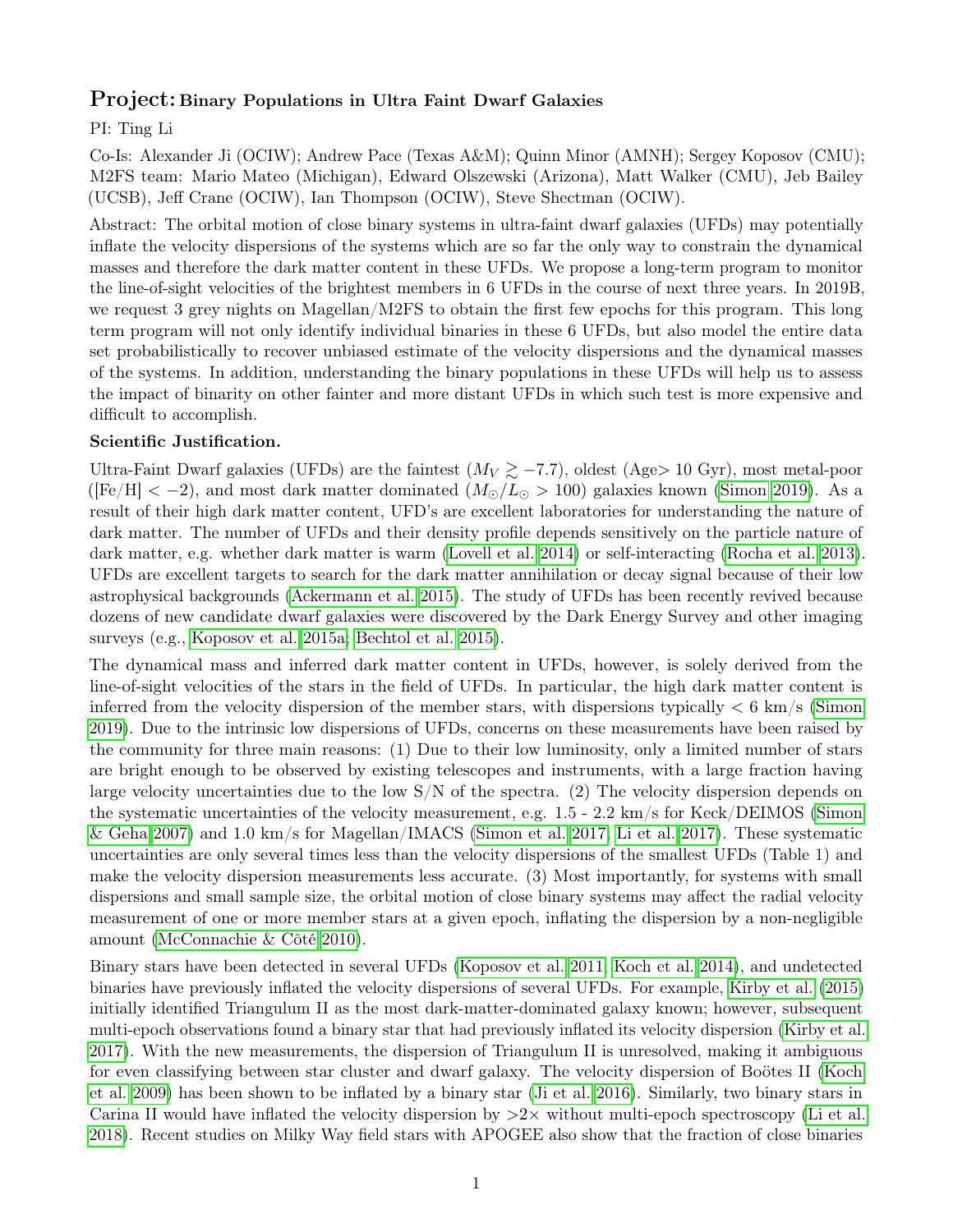

<span id="page-1-0"></span>Figure 1: Velocity dispersion of a simulated UFD with 20 members, where the dashed vertical line shows the true velocity dispersion of these 20 members at 2.5 km/s. The black solid line shows the measured velocity dispersion constraint if only 1 epoch observation is taken. The dispersion is inflated due to the binary populations. Such inflation can be properly corrected after multi-epoch observations are taken.

Table 1: UFD targets for Project 1

| Name                                       | RA      | Dec       | Mv      | $D_{\odot}$ (kpc) | $r_h$ | (km/s)<br>$\sigma_v$ | $N_{\rm obs}{}^{(a)}$ | $N_{\rm total}{}^{(b)}$ | $N_{\rm M2FS}{}^{(c)}$ |
|--------------------------------------------|---------|-----------|---------|-------------------|-------|----------------------|-----------------------|-------------------------|------------------------|
| Hydrus I $(d)$                             | 37.389  | $-79.309$ | $-4.71$ | 27.5              | 7.42  | 2.7                  | 30(30)                | 148                     | 119                    |
| Reticulum II <sup><math>(d)</math></sup>   | 53.920  | $-54.051$ | $-3.88$ | 31.6              | 5.52  | 3.3                  | 25(24)                | 49                      | 43                     |
| Carina II <sup><math>(d)</math></sup>      | 114.107 | $-57.999$ | $-4.50$ | 36.3              | 8.69  | 3.4                  | 18(18)                | 67                      | 50                     |
| Coma Berenices I                           | 186.745 | 23.907    | $-4.28$ | 41.7              | 5.64  | 4.6                  | 59(13)                | 46                      | 40                     |
| Boötes I                                   | 210.020 | 14.514    | $-6.02$ | 66.1              | 9.97  | 4.6                  | 40(16)                | 138                     | 96                     |
| Sagittarius II <sup><math>(d)</math></sup> | 298.169 | $-22.068$ | $-5.20$ | 69.2              | 2.00  | 2.7                  | 22(9)                 | 62                      | 61                     |

(a) $\overline{N_{\text{obs}}}$  is the number of members that have been identified and published in the literature, with the number in the apprentices the number of members brighter than  $G \sim 20.6$ . (b)  $N_{\text{total}}$  is the number of member stars in UFDs estimated based on the measured luminosity and distance of the UFDs, a old, metal-poor stellar population with a Chabrier IMF and a limiting magnitude of  $G \sim 20.6$ ; (c)  $N_{\text{M2FS}}$  is the estimated number of members in one M2FS pointing assuming the member density of UFDs follows a Plummer profile; fiber collision is ignored in this estimation. (d) These UFDs are accessible in 2019B in one or both M2FS runs.

is likely higher in low metallicity systems [\(Badenes et al. 2018\)](#page-3-9). Binaries thus likely inflate the velocity dispersions of many UFDs.

With two velocity epochs, binary stars with certain orbital periods can be identified and removed in subsequent velocity dispersion analysis. Another different and maybe better approach is to correct the velocity dispersion statistically by modeling the properties of the binary population (e.g., binary fraction, period distribution, etc.) using multi-epoch data (see, e.g., [Martinez et al. 2011;](#page-4-8) [Minor et al. 2018\)](#page-4-9). We illustrate this in Fig [1,](#page-1-0) which shows one simulation on how the dispersion could be corrected in a UFD with 20 members observed. Assuming a binary fraction of 0.5 and a population with mean orbit period of 30 yr, the measured dispersion could be inflated to  $> 4 \text{ km/s}$  if only one epoch of measurement is obtained. With 2nd and 3rd epochs each taken one year apart, the velocity dispersion can be properly corrected. Binary fraction studies have been performed in classical dwarf galaxies, finding significant variation in the binary fractions in different dwarf galaxies (0.3-0.7) [\(Minor 2013;](#page-4-10) [Spencer et al. 2017,](#page-4-11) [2018\)](#page-4-12), so it is hard to apply the binary populations from classical dwarfs to UFDs.

This proposal: We propose a long-term program to observe 6 Milky Way UFDs with M2FS to attack the above 3 concerns, with an emphasis on the third one. These concerns would be tackled by this program in the following ways.

 $(1)$ : Sample Size. Table 1 shows 6 UFDs that have the highest number of bright members among all UFDs accessible from LCO. These UFDs are relatively luminous and/or close by, and we expect to obtain 40−120 members (see  $N_{\text{M2FS}}$  column in Table 1) in each UFD with  $G < 20.6$  (similar to  $r < 20.6$ ). This will be the largest sample to precisely determine the velocity dispersion in UFDs. Such samples were not practical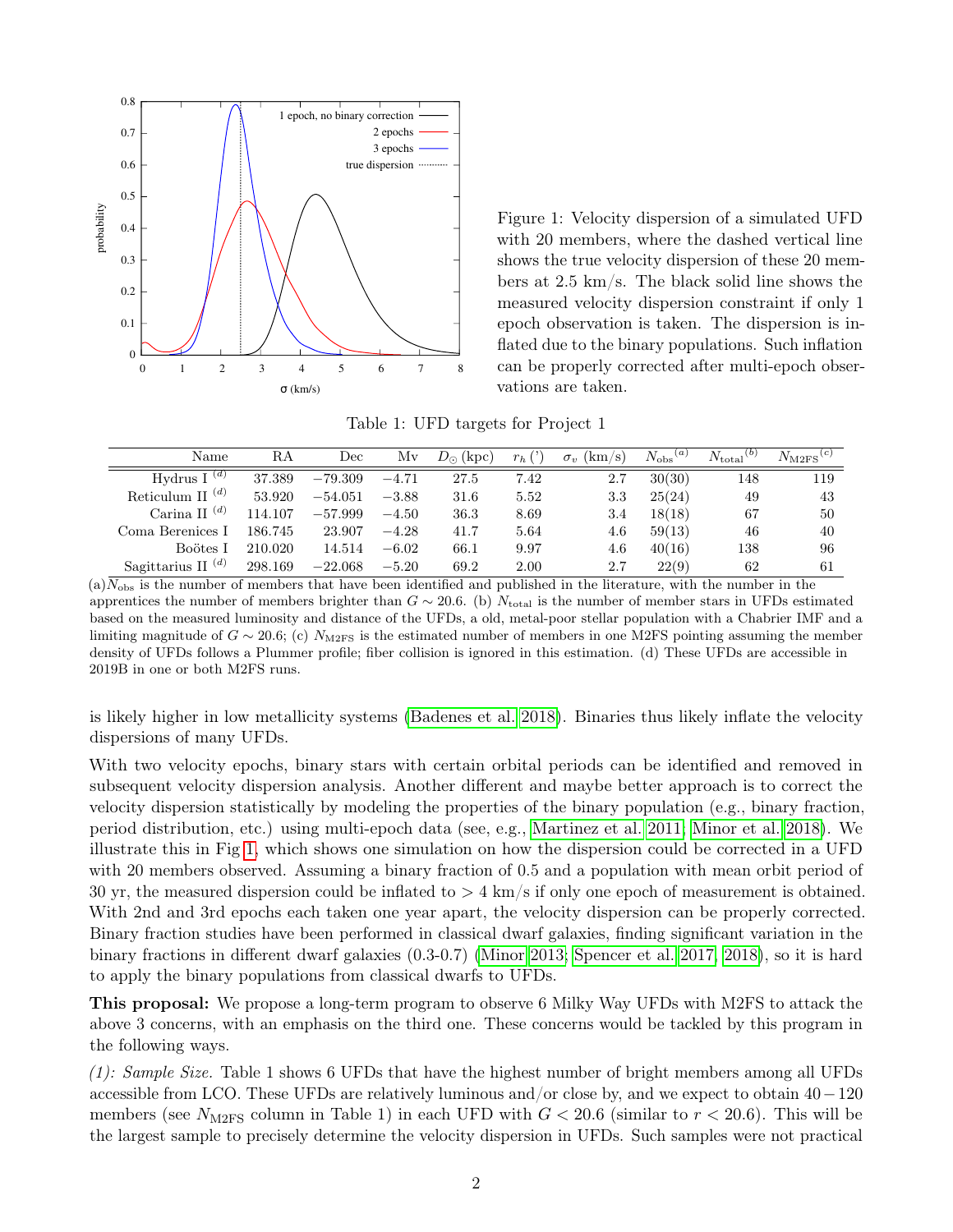

<span id="page-2-0"></span>Figure 2: The membership probability of targets in Boötes I, in RA/Dec (left), proper motion space (middle), and color-magnitude diagram (CMD, right). Grey dots indicate low-probability members or non-members (membership probability  $P_i < 0.3$ ). Targets were pre-selected with an metal-poor isochrone in CMD using DECam photometry. The membership probability is computed using methods detailed in [\(Pace & Li 2018\)](#page-4-13). The dashed magenta ellipse shows the half-light radius of Boötes I, and the red circle shows the FOV of M2FS. Most high probable members can be observed with one M2FS pointing. These target stars all have proper motion in Gaia and therefore are relatively bright  $(r_0 \leq 20.6)$ . Most of the targets are RGB members, with a small portion of blue-horizontal branch stars.

prior to Gaia, because the efficiency of finding RGB member stars was  $\leq 20\%$  in a spectroscopic sample due to high background contamination. Thus, although all these 6 UFDs have had published observations, only about half of the brightest members were previously identified (see the number in the apprentices of  $N_{\rm obs}$  column in Table 1). Fortunately, the target density is significantly reduced by the parallax and proper motion information provided by the second data release (DR2) of *Gaia*. The membership probability  $(P_i)$ of every target belonging to a UFD has been calculated based on its proper motion, sky location, and CMD position (see details in [Pace & Li 2018\)](#page-4-13). Figure [2](#page-2-0) shows Boötes I as an example, where targets with  $P_i > 0.3$  are shown. With one pointing of M2FS, we expect to get a total of ~85 members from ~ 105 targets. This greatly increases the target selection efficiency and ensures that one M2FS observation will allow us identify most of the brightest members in our target UFDs.

 $(2)$ : Velocity precision. M2FS is the most ideal instrument for such a study thanks to its large FOV ( $\sim$  30 arcmin in diameter), high spectral resolution ( $R \sim 20000$ ), high multiplexing (up to 256 fibers), and stability in velocity measurements as a fiber-fed spectrograph. Previous velocity measurements using the Mg b triplet achieve a systematic uncertainty of 0.3 km/s [\(Walker et al. 2016\)](#page-4-14), matching other fiber-fed spectrographs at similar spectral resolution (e.g., [Koposov et al. 2015b\)](#page-4-15) and multiple times better than lower-resolution slit spectrographs like DEIMOS and IMACS. As part of the program, we will obtain spectra of nearby globular clusters during twilight to properly assess and improve the systematic uncertainties.

 $(3)$ : Binarity. We plan to obtain 5-7 epochs of observations over the course of 3 years on these UFDs, with rough intervals of 10 days, 3 months, 6 months, 1 year, 2 years and 3 years (with possible fluctuations in the intervals depending on the availability of the UFDs and the scheduling of M2FS runs). The cadences proposed here will not only allow us to identify individual binary stars in each UFD with different orbital periods, but also provide a large sample to determine the binary period distribution as well as the binary fractions in these UFDs. The dataset will allow us to determine unbiased estimates of the velocity dispersion of these 6 UFDs. In addition, we will be able to use this dataset to assess how binarity would affect the velocity dispersion of UFDs in general. We will also measure the variations in the binary fraction in these UFDs, and assess whether similar binary corrections could be applied to other fainter or more distant UFDs (where a sample of over 40 members is hard to obtain).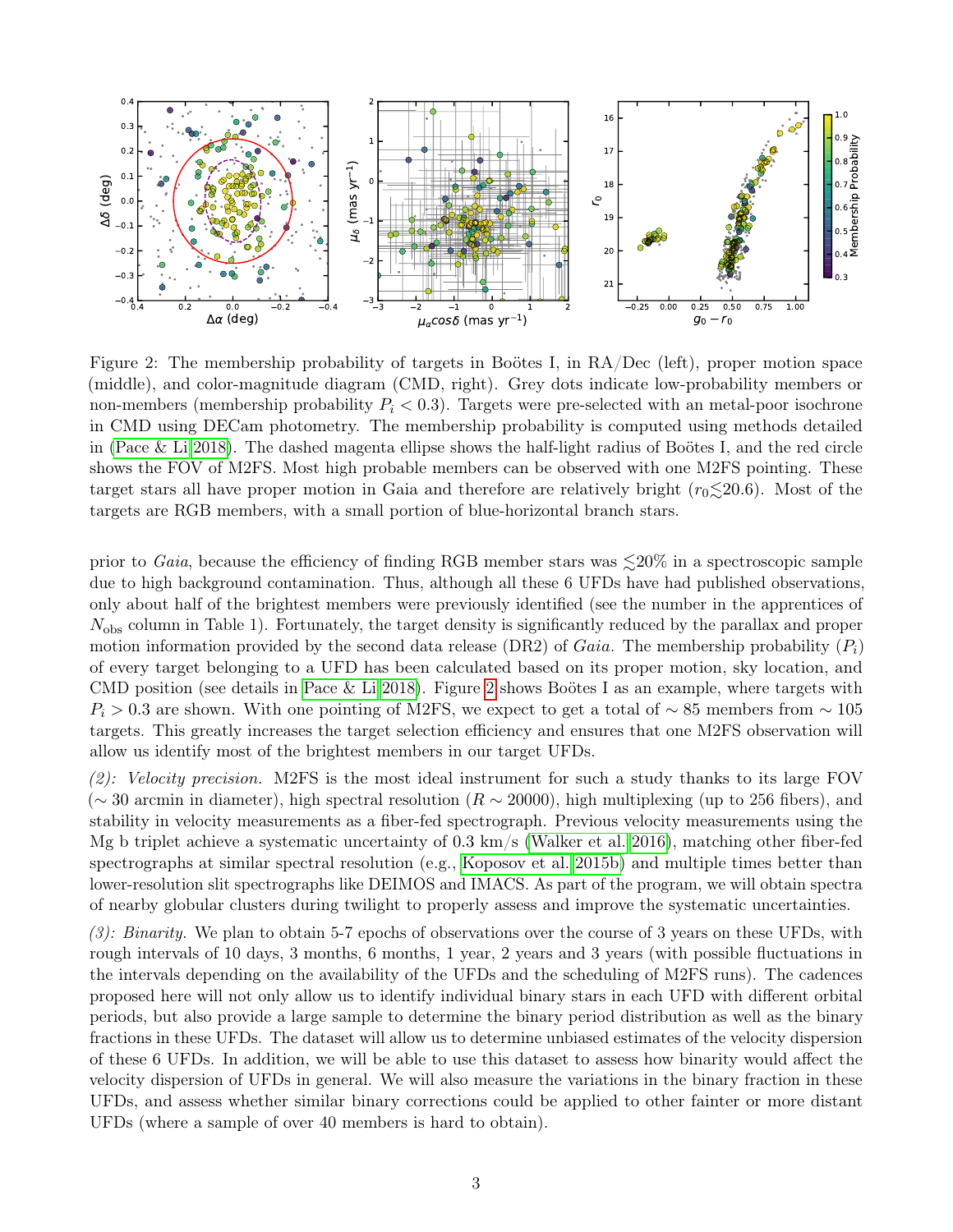We request 3 grey nights on Magellan/M2FS to obtain the first 1-3 epochs on 4 UFDs in 2019B. The 3 epochs will be split between the 2 M2FS runs, which are usually 2-3 months apart. For one of the M2FS runs, we plan to observe at the start and end of the run, which will have a cadence of roughly  $7-10$ days, allowing us to identify binary stars with very short orbital periods and large amplitudes. Similar observations will be taken in 2020A for the remainder of the UFDs.

This program requires long term accessibility on a large aperture telescope with a relatively large field-ofview multi-object spectrograph, making it difficult to be conducted so far. As a Carnegie-Princeton Fellow for the next 5 yr (with Hubble for the first 3 yr), this program is well aligned with PI's research plans at Carnegie. Furthermore, this program will have close collaboration with the M2FS team, who has extensive experience on UFD kinematics with M2FS [\(Walker et al. 2015,](#page-4-16) [2016\)](#page-4-14) and on binary fraction studies in classical dwarf spheroidal galaxies [\(Olszewski et al. 1996;](#page-4-17) [Spencer et al. 2017,](#page-4-11) [2018\)](#page-4-12).

Auxiliary science: for the brighter RGB stars, the stacked spectra over several epochs will have sufficient S/N to determine metallicities from the calcium triplet, which would provide a very large sample for studying metallicity distribution functions in UFDs.

## Technical Description.

Instrument Setup: We plan to use the high-resolution mode of M2FS with Echelle grating and a  $\sim$  40-nmwide filter, providing a wavelength coverage of 8374–8787 Å and a spectral resolution  $R \sim 20000$ . This setting takes 2 orders and therefore can feed up to 128 targets in one exposure. This matches well with the number of targets we have for each UFD. Since most of the targets of this program are RGB stars, observing in the NIR maximizes the S/N. Furthermore, this wavelength range covers all three Calcium triplet lines, allowing for velocity and metallicity determination. In addition, sky emission lines in this range can be used to calibrate possible wavelength shifts between the arc and science frames, improving the systematic uncertainties in velocity determination.

The required filter is not currently available and we plan to purchase it with a  $P^2$  seed grant proposal via Carnegie (up to \$5000) with excess covered by the M2FS team.

Exposure Time: Based on previous observations from the M2FS team, we estimate to get  $S/N \sim 5$  per pixel at r ∼ 20.5 with an exposure time of 2 hr at reasonable seeing and weather condition. Adding 20% overhead time, we expect to observe 3 UFDs in one night. Therefore, a total of 3 nights in 2019B will allow us to get 3 epochs (with 2 hr each) in 3 UFDs, or a total of 9 observations.

Scheduling: A subset of these 6 UFDs are available on the sky at any given time. Therefore, the M2FS run could be scheduled at any given time of the 2019B, provided that two runs are about 2-3 months apart. In detail, Sagittarius II, Hydrus I, and Reticulum II will be available in Sep and Oct 2019; Hydrus I, Reticulum II and Carina II will be available in Nov, Dec 2019 and Jan 2020. We therefore will take a total of 9 observations over 2 M2FS runs, with one run including two observation epochs on a given UFD. We therefore request 1 night in one M2FS run and 2 nights in the other, with preference of the 2-night run first. Although the target stars are the brightest RGB members in UFDs, their apparent faintness requires the observations to be taken in grey time.

Data reduction and Analysis: A M2FS pipeline has been developed by Co-I Ji for another program proposed in previous semesters. The pipeline can be easily adapted for this program with modifications on the wavelength coverage and the number of targets. The team has extensive expertise on reduction and analysis to obtain precise velocity measurements using the data collected from this proposal.

- <span id="page-3-0"></span>Ackermann, M., Albert, A., Anderson, B., et al. 2015, Physical Review Letters, 115, 231301
- <span id="page-3-9"></span>Badenes, C., Mazzola, C., Thompson, T. A., et al. 2018, ApJ, 854, 147
- <span id="page-3-2"></span>Bechtol, K., Drlica-Wagner, A., Balbinot, E., & Pieres. 2015, ApJ, 807, 50

<span id="page-3-8"></span><span id="page-3-6"></span>Ji, A. P., Frebel, A., Simon, J. D., & Geha, M. 2016, ApJ, 817, 41 Kirby, E. N., Cohen, J. G., Simon, J. D., et al. 2017, ApJ, 838, 83

<span id="page-3-5"></span><span id="page-3-4"></span>Kirby, E. N., Simon, J. D., & Cohen, J. G. 2015, ApJ, 810, 56

- Koch, A., Hansen, T., Feltzing, S., & Wilkinson, M. I. 2014, ApJ, 780, 91
- <span id="page-3-7"></span>Koch, A., Wilkinson, M. I., Kleyna, J. T., et al. 2009, ApJ, 690, 453
- <span id="page-3-1"></span>Koposov, S. E., Belokurov, V., Torrealba, G., & Evans, N. W. 2015a, ApJ, 805, 130
- <span id="page-3-3"></span>Koposov, S. E., Gilmore, G., Walker, M. G., et al. 2011, ApJ, 736,